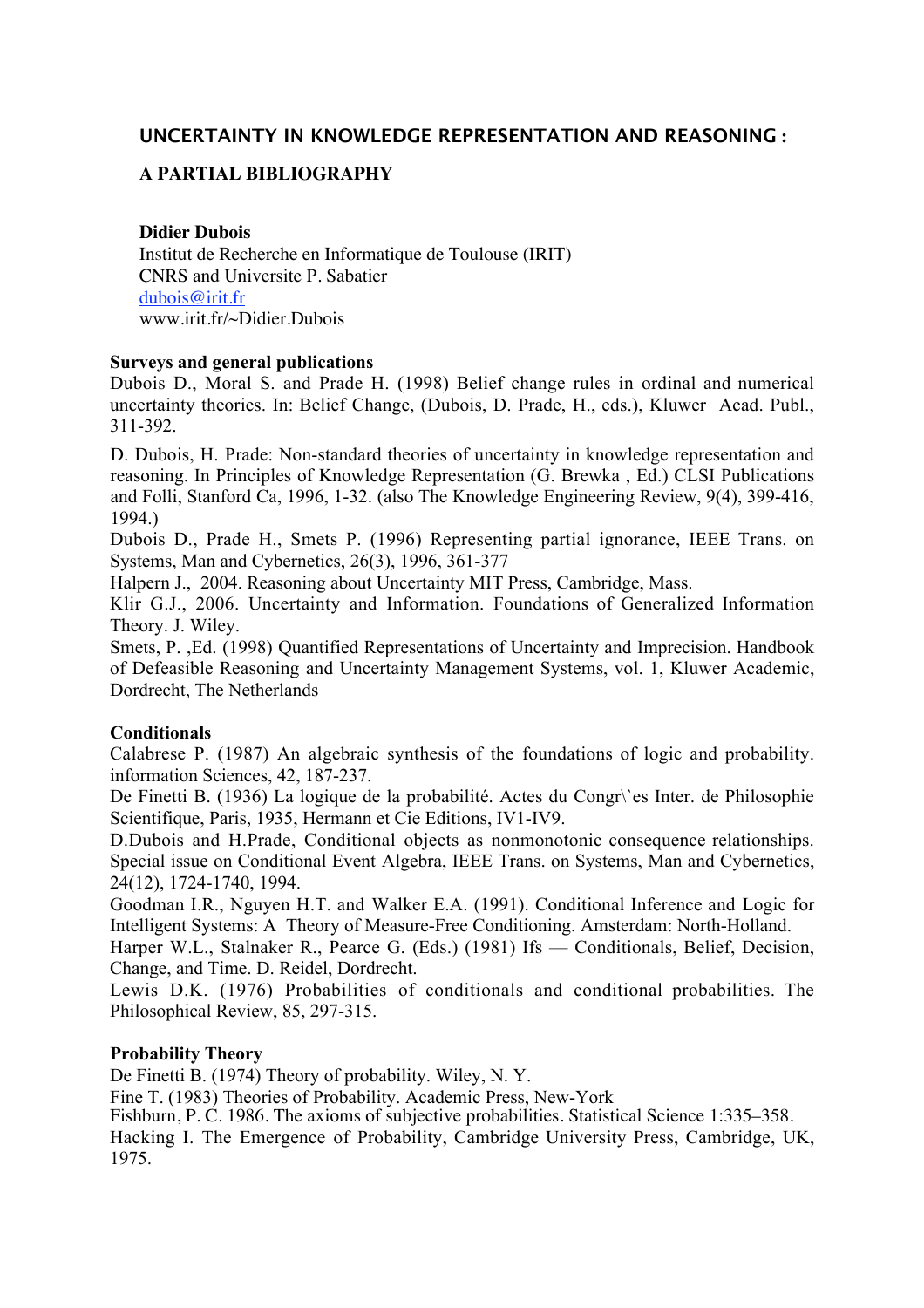Kraft C.H. Pratt, J.W., Seidenberg, A. (1959) Intuitive probability on finite sets. Ann. Math. Stat. 30, 408-419

Lindley D.V. (1982) Scoring rules and the inevitability of probability. Int. Statist. Rev., 50, 1- 26.

J. Kyburg, H.E. Smokler, eds Studies in Subjective Probability Krieger Pub. Co, Huntington, N.Y., 1980,

Pearl, J. 1988. Probabilistic Reasoning in Intelligent Systems: Networks of Plausible Inference. Morgan Kaufmann.

Shafer G. (1978) Non-additive probabilities in the work of Bernoulli and Lambert. Archive for History of Exact Sciences, 19, 30

Savage L.J. (1954) The Foundations of Statistics. Wiley, New York. 2nd edition, Dover Publications Inc., New York, 1972.

### **Possibility theory and related approaches**

D. Dubois, H. T. Nguyen, H. Prade, Possibility theory, probability and fuzzy sets: misunderstandings, bridges and gaps. In: Fundamentals of Fuzzy Sets, (Dubois, D. Prade,H., Eds.), Kluwer , Boston, Mass. , The Handbooks of Fuzzy Sets Series , 343-438 , 2000.

D. Dubois, H. Prade, Possibility theory: qualitative and quantitative aspects. In : P. Smets, Ed., Handbook on Defeasible Reasoning and Uncertainty Management Systems — Volume 1: Quantified Representation of Uncertainty and Imprecision. Kluwer Academic Publ., Dordrecht, The Netherlands, 169-226, 1998.

E. Raufaste, R. da Silva Neves, C. Mariné, Testing the descriptive validity of possibility theory in human judgments of uncertainty, Artificial Intelligence, 148, 197-218, 2003

*Qualitative approaches to possibility theory*

De Cooman G. (1997). Possibility theory — Part I: Measure- and integral-theoretics groundwork; Part II: Conditional possibility; Part III: Possibilistic independence, *Int. J. of General Systems*, **25**(4), 291-371.

Dubois D. (1986) Belief structures, possibility theory and decomposable confidence measures on finite sets. Computers and Artificial Intelligence (Bratislava), 5, 403-416.

Dubois, D.; Lang, J.; and Prade, H. 1994. Possibilistic logic. In Gabbay, D.; Hogger, C.; and Robinson, J., eds., Handbook of logic in Artificial Intelligence and logic programming, volume 3. Clarendon Press - Oxford. 439–513.

Gärdenfors, P. 1988. Knowledge in Flux: Modeling the Dynamics of Epistemic States. MIT Press.

Grove, A. 1988. Two modellings for theory change. J. Philos. Logic 17:157–170.

Halpern J. (1997). Defining relative likelihood in partially-ordered preferential structures. J. AI Research, 7, 1-24

Lewis D.K. (1973) Counterfactuals. Basil Blackwell, Oxford. 2nd edition, Billing and Sons Ltd., Worcester, UK, 1986.

*Quantitative approaches*

I. Couso, S. Montes, P. Gil, The necessity of the strong alpha-cuts of a fuzzy

set, Int. J. on Uncertainty, Fuzziness and Knowledge-Based Systems 9 (2001)

249–262.Dubois D. and Prade H., 1988. Possibility Theory, Plenum Press, New York.

D. Dubois Possibility theory and statistical reasoning Computational Statistics & Data Analysis, 51, 47-69, 2006

Dubois D., Prade H., Smets P. A definition of subjective possibility International Journal of Approximate Reasoning, 48, 2008, 352-364

De Cooman G., Aeyels D. (1999). Supremum-preserving upper probabilities. Information Sciences, 118, 173 -212.

D.Dubois and H.Prade, (1992). When upper probabilities are possibility measures, Fuzzy Sets and Systems, 49, 65-74.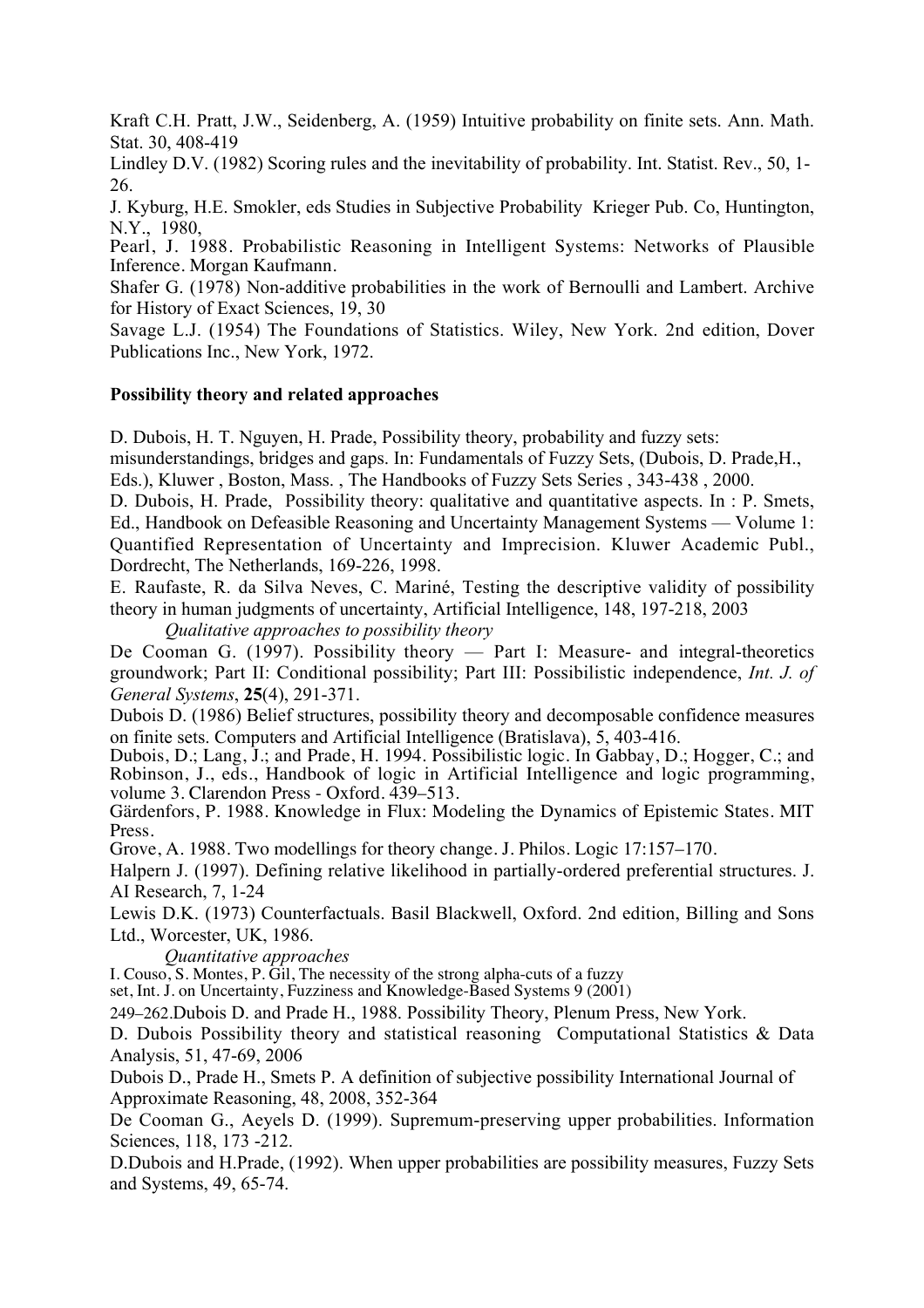Giles R. (1982) Foundations for a theory of possibility. In: Fuzzy Information and Decision Processes (M.M. Gupta, E. Sanchez, eds.), North-Holland, 183-195.

Shackle G. L.S. (1961). Decision, Order and Time in Human Affairs, (2nd edition), Cambridge University Press, UK.

Spohn W., 1988. Ordinal conditional functions: A dynamic theory of epistemic states, In : Harper W. and Skyrms B., (Eds.) Causation in Decision, Belief Change and Statistics, 105- 134.

Zadeh L.A. (1978) Fuzzy sets as a basis for a theory of possibility. Fuzzy Sets and Systems, 1, 3-28.

## **Inconsistency Management**

N. Rescher, R. Manor (1970) On inference from inconsistent premises. Theory and Decision, 1, 179-219.

P. Besnard A. Hunter (Eds). Reasoning with Actual and Potential Contradictions Handbook of Defeasible Reasoning and Uncertainty Management Systems, vol. 2, Kluwer Academic, Dordrecht, The Netherlands

## **Plausible reasoning**

Adams E.W. (1975) The Logic of Conditionals. Reidel, Dordrecht.

S. Benferhat, D. Dubois and H. Prade, Nonmonotonic reasoning, conditional objects and possibility theory. Artificial Intellig. J., 92 (1997), 259-276.

Biazzo, V.; Gilio, A.; Lukasiewicz, T.; and Sanfilippo, G. 2002. Probabilistic Logic under Coherence, Model- Theoretic Probabilistic Logic, and Default Reasoning in System P. J. Applied Non-Classical Logics 12(2):189–213.

Dubois, D.; Fargier, H.; and Prade, H. 2004. Ordinal and probabilistic representations of acceptance. J. Artificial Intelligence Research 22:23–56.

Friedman N., Halpern J. (1996). Plausibility measures and default reasoning. Proc of the 13th National Conf. on Artificial Intelligence, Portland, OR, 1297-1304.

Kraus, S.; Lehmann, D.; and Magidor, M. 1990. Nonmonotonic reasoning, preferential models and cumulative logics. Artificial Intelligence 44(1-2):167–207.

Lehmann, D., and Magidor, M. 1992. What does a conditional knowledge base entail? Artificial Intelligence 55:1– 60.

Pearl, J. 1990. System z: A natural ordering of defaults with tractable applications to default reasoning. In Proc. Of the 3rd Conf. on Theoretical Aspects of Reasoning about Knowledge (TARK'90), 121–135. Morgan & Kaufmann, San Mateo, CA.

## **Fuzzy sets, rough sets and logic**

Dubois D., Prade H. (1980) Fuzzy Sets and Systems : Theory and Applications. Mathematics in Sciences and Engineering Series, Vol. 144, Academic Press, New York.

D. Dubois, H. Prade, Eds. Fundamentals of Fuzzy Sets, Kluwer , Boston, Mass., The Handbooks of Fuzzy Sets Series , 343-438 , 2000.

Dubois D., Prade H. Possibility theory, probability theory and multiple-valued logics: A clarification . Annals of Mathematics and Artificial Intelligence. 32, 35-66, 2001.

Hajek P. Metamathematics of Fuzzy Logic, Kluwer, Dordrecht, 1998.

Pawlak Z. (1991) Rough Sets — Theoretical Aspects of Reasoning about Data. Kluwer Academic Publ., Dordrecht.

Zadeh L.A. (1965) Fuzzy sets. Information and Control, 8, 338-353.

Zadeh L.A. (1975) The concept of a linguistic variable and its application to approximate reasoning. in\-for\-ma\-tion Sciences, Part I : 8, 199-249 ; Part II : 8, 301-357 ; Part III : 9, 43- 80.

Zadeh L.A. (1997). Toward a theory of fuzzy information granulation and its centrality in human reasoning and fuzzy logic, Fuzzy Sets and Systems, 90, 111-127.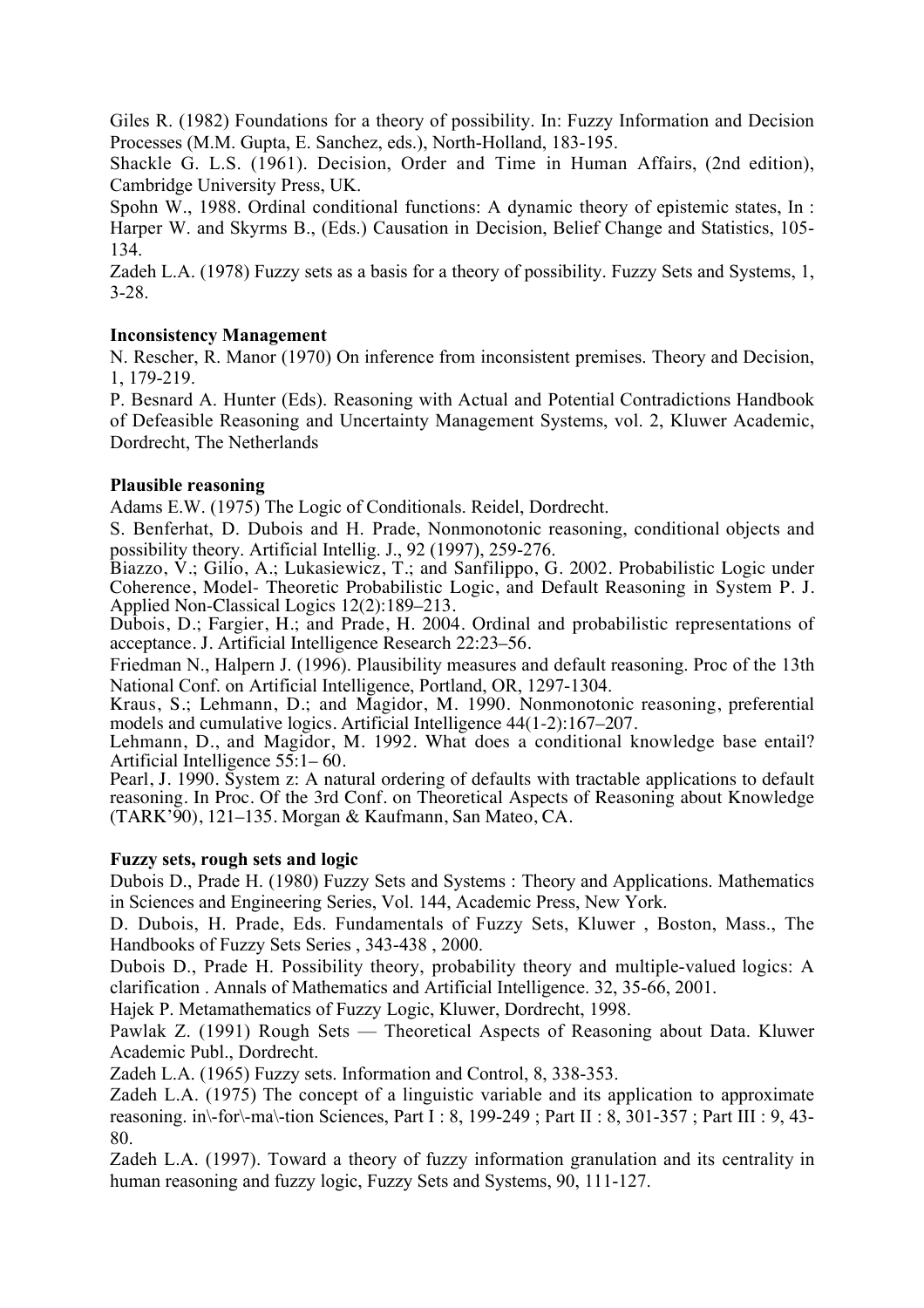### **Imprecise Probabilities**

G. de Cooman, A behavioural model for vague probability assessments, Fuzzy Sets and Systems 154 (2005) 305–358.

Budescu D., Wallstein T. Processing linguistic probabilities: general principles and empirical evidence. In J.R. Busemeyer, R. Hastie and D. Medin, Reds., The Psychology of Learning and Motivation: Decision-Making from the Perspective of Cognitive Psychology, Academic Press, 1995, 275-318.

A. Chateauneuf et J.Y. Jaffray(1989) Some characterizations of lower probabilities and other monotone capacities through the use of Moebius inversion. Mathematical Social Sciences, 17, 263-283.

Choquet G. (1953) Theory of capacities. Ann. Inst. Fourier (Grenoble), 5(4), 131-295.

Smith C.A.B. (1961) Consistency in statistical inference and decision. J. Royal Statis. Soc., B-23, 1-37

Walley P. Statistical Reasoning with Imprecise Probabilities, Chapman and Hall, 1991

## **Reasoning with imprecise probabilities**

Adams E.W., Levine H.P. (1975) On the uncertainties transmitted from premises to conclusions in deductive inferences. Synthese, 30, 429-460.

G. Boole, An Investigation of the Laws of Thought on which are Founded the Mathematical Theory of Logic and Probabilities. MacMillan. (Reprinted by Dover, New York, 1958).

Coletti G., Scozzafava R. (2002) Probabilistic Logic in a Coherent Setting, Kluwer, Dordrecht.

D. Dubois, L. Godo, R. Lopez de Mantaras, H. Prade: Qualitative reasoning with imprecise probabilities. J. of Intelligent Information Systems, 2, 1993, 319-363.

D.Dubois, A. Gilio, G. Kern-Isberner: Probabilistic abduction without priors. Int. J. Approx. Reasoning 47(3): 333-351 (2008)

T. Lukasiewicz Local Probabilistic Deduction from Taxonomic and Probabilistic Knowledge-Bases over Conjunctive Events International Journal of Approximate Reasoning (IJAR), 21(1), 23-61, May 1999.

T. Lukasiewicz Probabilistic Deduction with Conditional Constraints over Basic Events Journal of Artificial Intelligence Research (JAIR), 10, 199-241, April 1999.

T. Lukasiewicz Weak Nonmonotonic Probabilistic Logics Artificial Intelligence, 168(1-2), 119-161, October 2005.

Paris J. The uncertain Reasoner's Companion, Cambridge University Press, 1994

## **Random sets and Evidence theory**

Dempster A. P. (1967). Upper and lower probabilities induced by a multivalued mapping, Ann. Math. Stat., 38, 325-339.

D.Dubois and H.Prade, (1986) A set-theoretic view of belief functions : logical operations and approximations by fuzzy sets. Int. J. of General Systems, 12, 193-226.

Jaffray J.Y. (1992) Bayesian updating and belief functions. IEEE Trans. on Systems, Man and Cybernetics, 22, 1144-1152.

Shafer G. (1976). A Mathematical Theory of Evidence, Princeton University Press, Princeton. Smets P., Kennes R. (1994) The transferable belief model. Artificial Intelligence, 66, 191- 234.

Smets P. (1997). The normative representation of quantified beliefs by belief functions. Artificial Intelligence, 92, 229—242.